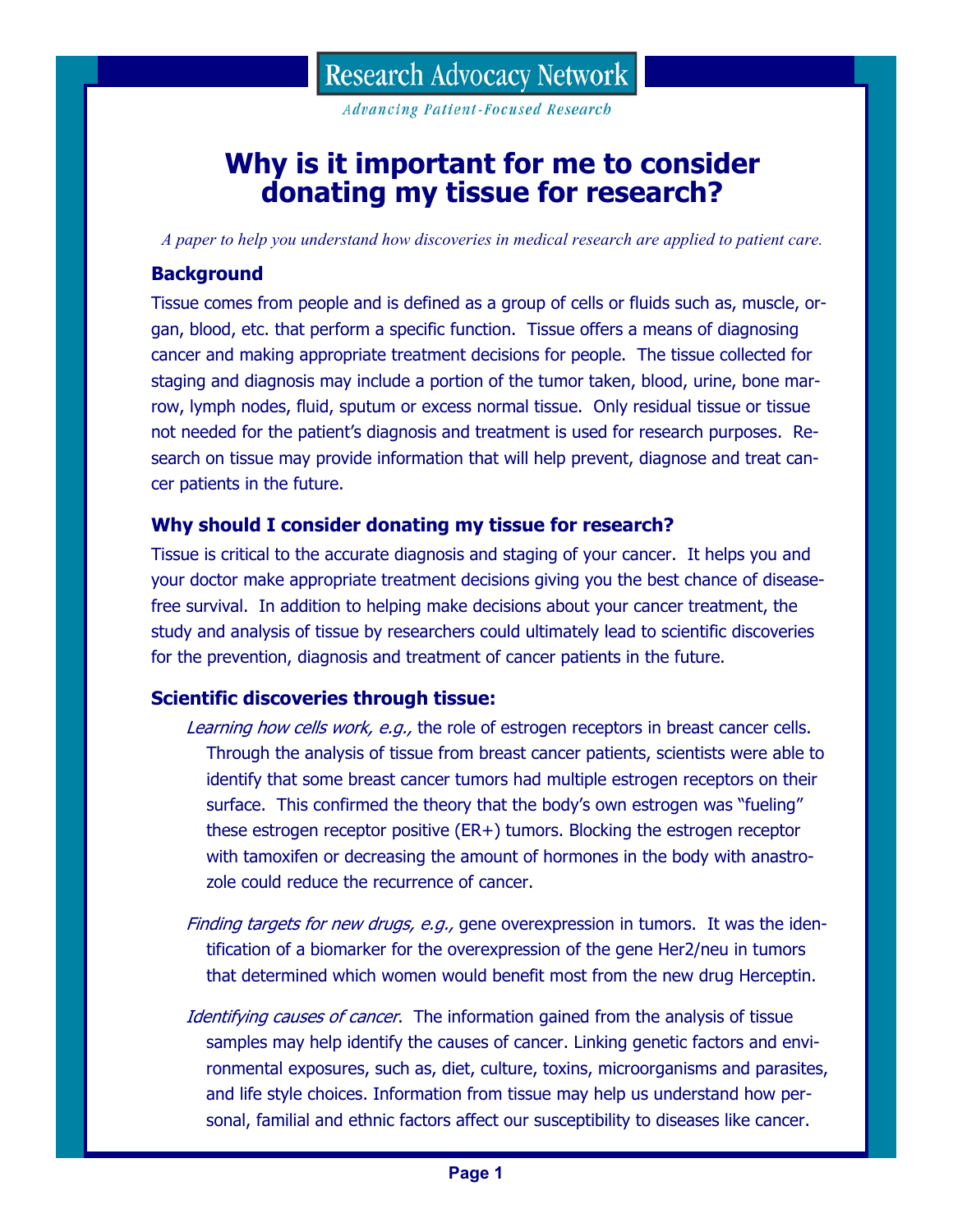#### **What are the risks to me in donating tissue?**

Since the specimen sample or tissue is collected as part of the treatment process, the physical risks of donating tissue are minimal.

The social risks of donating tissue include:

- Loss of privacy how researchers identify the medical information may allow others to know that information
- Breach of confidentiality if researchers disclose medical information in a way you did not agree to, others may have access to that information and use it in a way that is harmful to you

# **What protections exist to ensure my privacy and the confidentiality of my medical information?**

There are laws and regulations that govern how your tissue is collected and stored, the type of information researchers must provide to you before you agree to participate or donate tissue. There are also regulations about which medical information from your tissue may be provided to others and under what circumstances.

#### **Common Rule and Privacy Rule**

Two federal regulations specifically protect your privacy and confidentiality. The first is the Department of Health and Human Services (HHS) Federal Policy for the Protection of Human Subjects, also known as the "Common Rule". The Common Rule protects research participants from harm and requires that anyone who participates in federally funded research be treated with respect, justice and beneficence. The second is the HHS Standards for Privacy of Individually Identifiable Health Information, also known as the "Privacy Rule". The HHS Office for Human Research Protections has developed guidance for researchers and Institutional Review Boards (IRBs).

#### **Institutional Review Boards**

IRBs exist in every institution accepting federal funds to ensure that the rules and regulations pertaining to research with people are strictly followed. All drug research requires some level of IRB approval. The IRB analyzes whether the anticipated benefits of research are worth the risks. They protect you as a tissue donor by requiring your voluntary participation and full disclosure of research procedures, risks, rights, and responsibilities.

# **How does informed consent protect my privacy and confidentiality?**

Federal laws and regulations require that people be fully informed of how their tissue will be taken and how it will be used. This process is called informed consent. Informed consent requires researchers to explain to you: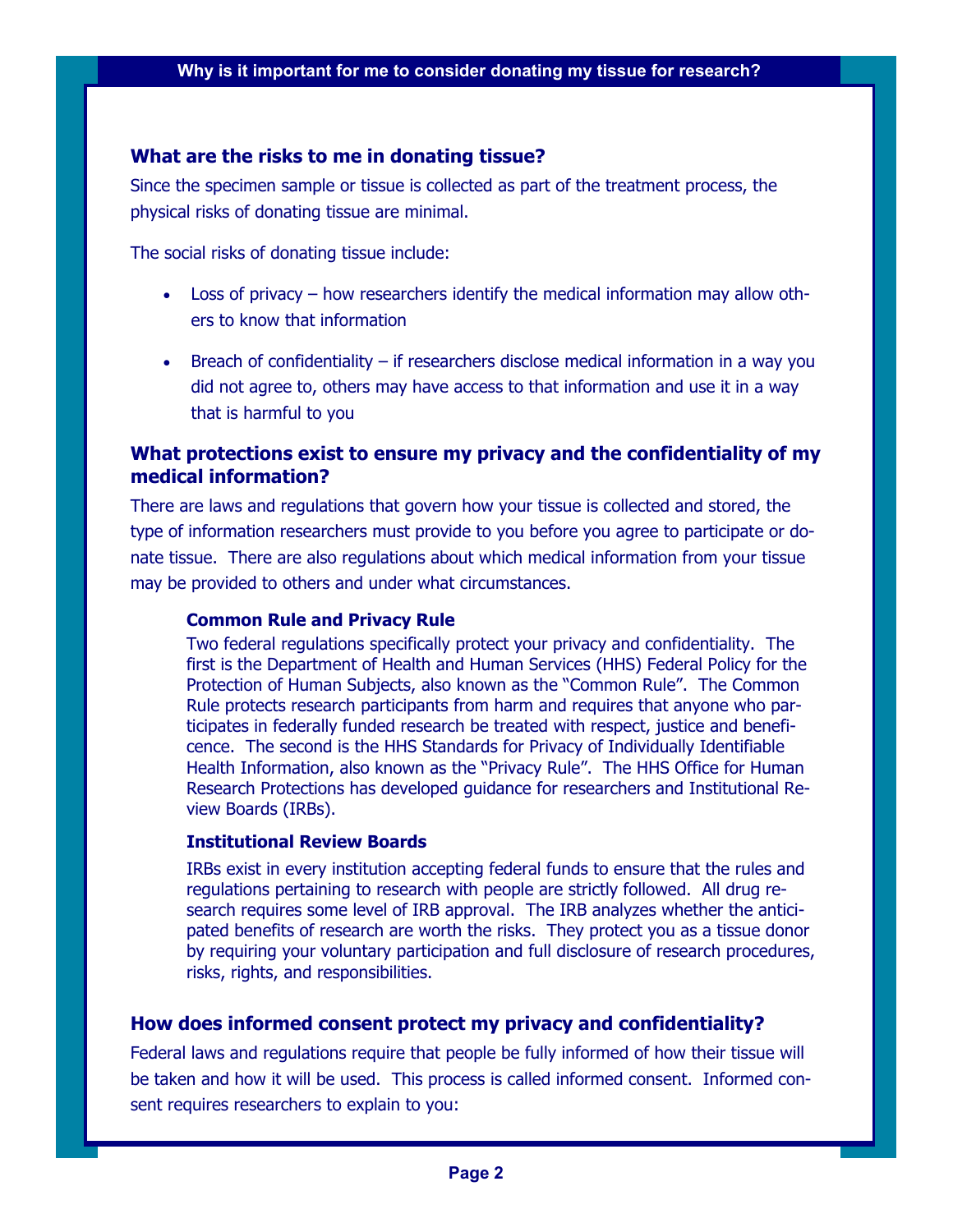- how the tissue will be collected and used in research;
- how medical information will be stored, and;
- what information will be provided to other researchers when they request your tissue to conduct their research.

The information should be explained to you by the research staff and written into an informed consent document signed by you and witnessed by a third party. The researcher conducting the study is responsible for providing the information to fully inform you of the risks and benefits of participation/donation in compliance with the federal laws and regulations. Your consent to participate in tissue donation for research should not be a requirement of participating in a clinical trial or research study to treat your cancer.

After a patient signs the informed consent document for the use of their tissue for research purposes, the tissue is collected and the residual tissue is sent to a tissue repository. This bank or repository may be located at a hospital or a central location and should meet certain standards. Researchers wanting use of this tissue must have IRB approval before requesting it from the bank. The donor may restrict the use of tissue to particular types of research, e.g., research specified in the consent, cancer research, other health related research.

Another federal regulation (HIPAA) requires that information sent electronically be stripped of any personal health information such as name, age, address, social security number, etc. One way of stripping the tissue of personal health information is to assign a code number to the tissue sample. If a researcher wants to link medical information with tissue at a later date they would have to gain permission to access the code.

We gratefully acknowledge the time and dedication of the reviewers of this project: Mary Elliott, Kathy Miller, M.D., Michael Pins, M.D., and Mark Watson, PhD The development of this material was funded by a competitive grant from Genentech.

# **Research Advocacy Network**

Advancing Patient-Focused Research

Copyright 2004, Research Advocacy Network, Inc. an Illinois not for profit corporation and 501c3 exempt organization